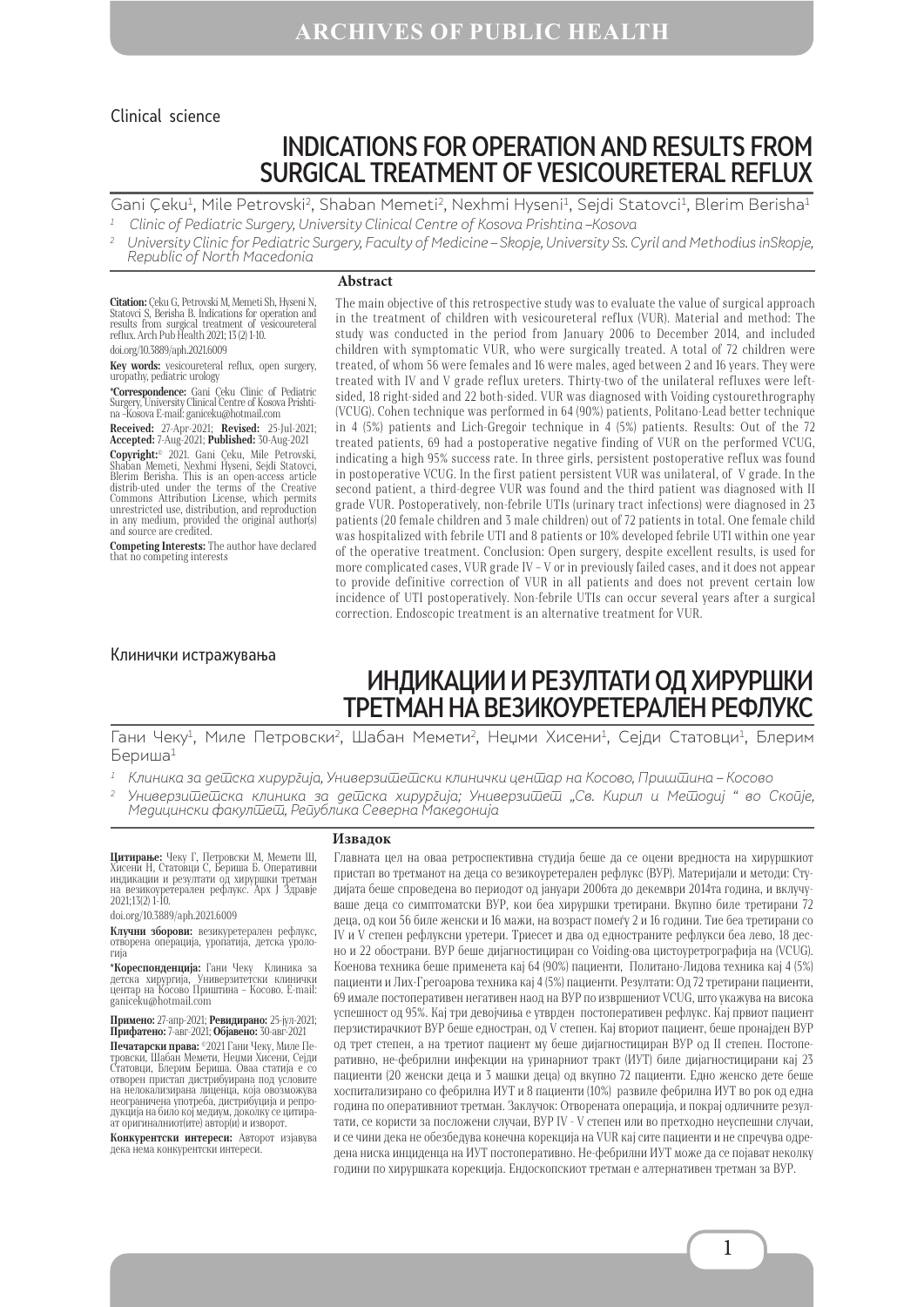## **Introduction**

VUR is significant in the siblings of patients with VUR (46%), children with urinary tract infections (UTI) (30%), infants with prenatal diagnosed hydronephrosis (16%) and urogenital abnormalities: posterior urethra valve (PUV) (60%), cloaca (60%), and duplex kidney (46%)1 . Primary VUR may be due to either abnormal position or integrity of the ureterovesical junction (UVJ) (60%), and duplex kidney (46%)2,3,4.The risk for primary VUR varies based on ethnicity, age and gender. Reflux is usually a congenital defect. Spontaneous resolution of primary reflux is common. This is thought to be multi-factorial, in part due to remodeling of the UVJ, elongation of the intravesical ureter, and stabilization of bladder voiding dynamics over time. At birth, the likelihood of spontaneous resolution

is inversely proportional to the initial grade of reflux; approximately 80% of low-grade (I and II) reflux will resolve spontaneously vs. about 50% of grade III reflux. Few or approximately 20% of high-grade (IV and  $V$ )<sup>5</sup>.

VUR is defined as active if it occurs during a micturition, while VUR is passive if it is manifested during bladder filling. There are two forms of VUR: primary and secondary.

Primary VUR as the most common form of reflux is due to incompetent or inadequate closure of the ureterovesical junction (UVJ), which contains a segment of the ureter within the bladder wall (intravesical ureter). Normally, reflux is prevented during bladder contraction by fully compressing the intravesical ureter and sealing it off with the surrounding bladder muscles.



**Figure 1.** Unilateral and bilateral VUR (MCUG)

Secondary VUR is a result of abnormally high voiding pressure in the bladder that results in failure of the closure of the UVJ during bladder contraction. Secondary VUR is often associated with anatomic (e.g. posterior urethral valves) or functional bladder obstruction (e.g. bladder bowel dysfunction - BBD) and neurogenic bladder <sup>6</sup>.

In the majority of cases, UTI is diagnosed when evaluating a urinary tract infection. Reflux in children is often hidden behind the symptoms of acute,

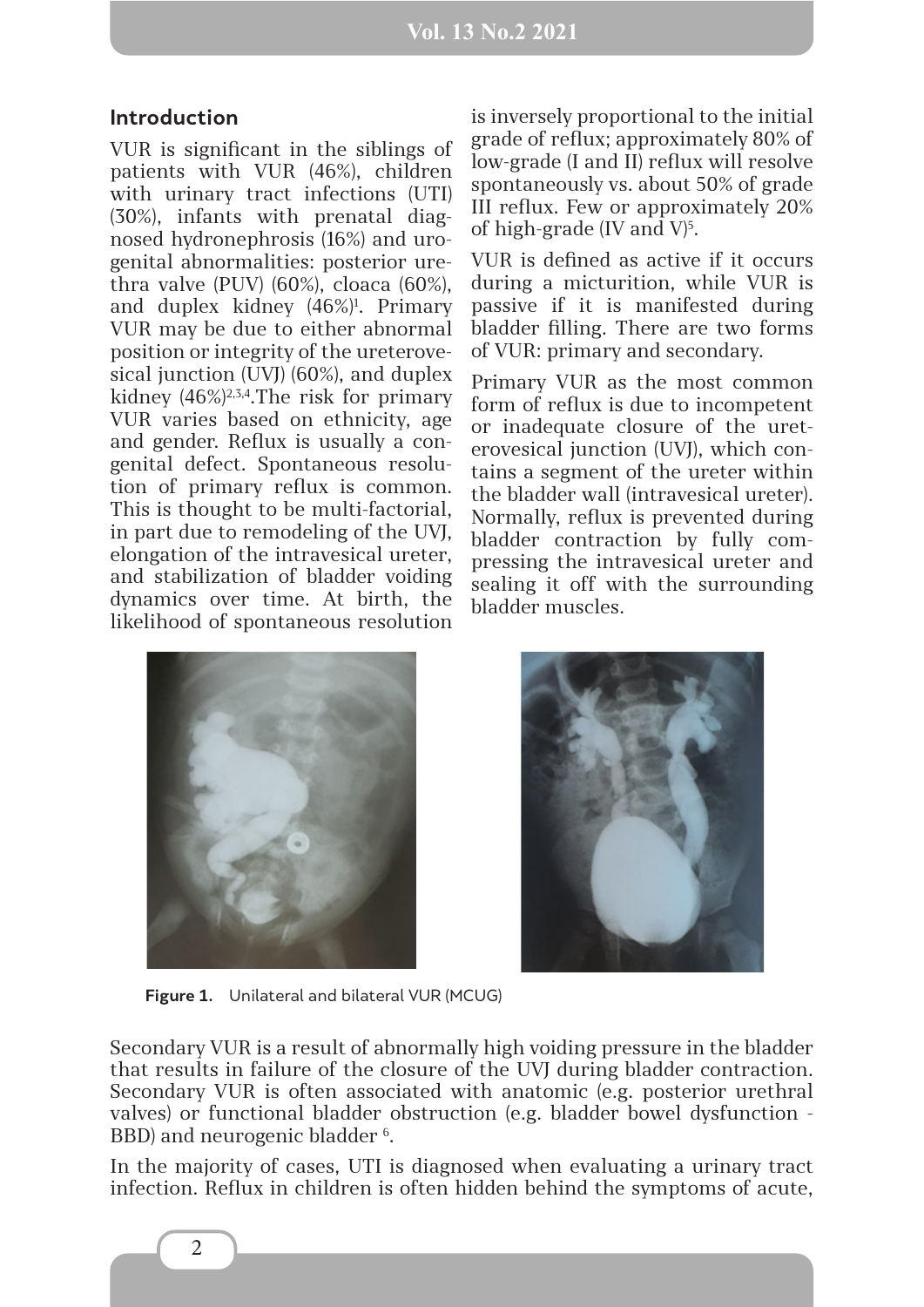chronic or recurrent urinary infection. In some cases, VUR is "accidentally" diagnosed when screening patients at risk (those with a parent, brother or sister with reflux, polycystic kidney or hydronephrosis). Visualization after the first urinary tract infection is indicated in all children younger than 5 years with urinary tract infection, children of any age with febrile urinary tract infection, as well as children with pre-identified hydronephrosis.

A routine renal and bladder ultrasound is obtained in all children after an initial UTI to assess the size and shape of the kidneys, and to detect any renal anatomical abnormality.

Laboratory examination: urine culture, blood counts, serum C-reactive protein, and other hematological tests are routinely determined<sup>7</sup>.

VCUG is the gold standard for diag-

nosing VUR, giving accurate anatomical details and gradation of reflux (Fig. 1). Radionuclide cystography (RNC) is also used to detect reflux. Radioisotope methods: static (DMSA) and dynamic (DTPA) renal scan for visualization of scar changes, renal function assessment and urine transport dynamics<sup>8,9</sup>. Dimercaptosuccinic acid (DMSA) renal scan is superior in detecting renal cortical abnormalities compared to other imaging modalities and should be obtained in patients who are at risk for scarring or appear to have loss of renal parenchyma on renal ultrasound.

A grading system for reflux was established by the International Reflux Study Committee established in 1981 to aid with clinical management and prognostication. Five grades are defined based on the extent of reflux and degree of dilation of the upper tract on imaging $10,11$ .



|  | Mild to moderate dilatation of the ureter, renal pelvis, and calyces with minimal blunting of the fornices  |
|--|-------------------------------------------------------------------------------------------------------------|
|  | Moderate ureteral tortuosity and dilatation of the pelvis and calyces                                       |
|  | Gross dilatation of the ureter, pelvis, and calyces; loss of papillary impressions; and ureteral tortuosity |

**Figure 2.** International classification of Vesicoureteral reflux11

## **Material and Methods**

This retrospective study was realized in the period between January 2006 and December 2014, and included children with symptomatic VUR who were surgically treated at the University Clinical Center, Department of Pediatric Surgery in Prishtina, Kosovo. Grading of the severity of reflux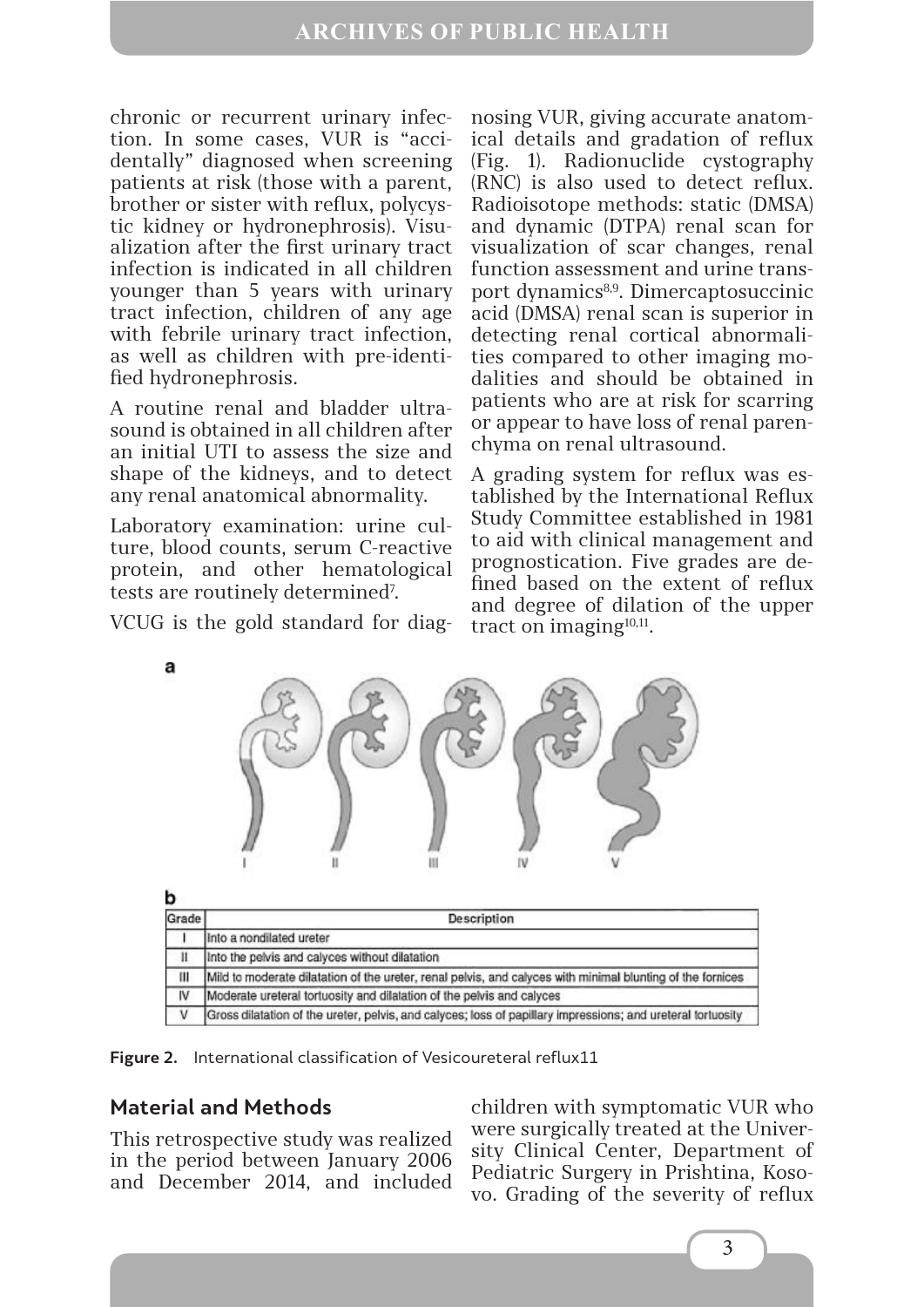### **Vol. 13 No.2 2021**

in all patients was made according to the International Reflux Study committees in 5 groups. The degree of reflux was estimated based on VCUG. Generally accepted indications for surgical treatment were the following: low probability of spontaneous resolution, after unsuccessful endoscopic treatment, high-grade reflux, renal scarring, recurrent pyelonephritis, breakthrough febrile UTI while on continuous antibiotic prophylaxis, parental preference10.

A total of 72 children were treated, of whom 56 were females and 16 were males, aged between two and 16 years. The ureters reflux of grade IV and V were treated. VUR was diagnosed with VCUG. The operation was performed under general endotracheal anesthesia.

Open repairs prevent reflux by increasing the length of the intravesical ureter, facilitating compression of the ureter against the detrusor muscle during bladder filling (Table 1). These procedures generally require inpatient hospitalization for management of postoperative pain as well as temporary urinary catheter drainage. The average time of the intervention was about 80 minutes in unilateral reflux and about 110 minutes in bilateral reflux. During the operation, only 5% of patients received 1 unit of blood or blood derivate. After the open surgical operation, all patients received double antibiotic therapy (ceftriaxone and aminoglycoside). All patients received pain therapy for 2 days. Hematuria was noted in all children in duration from 2 to 3 days. The majority of children had no need of blood transfusion. Urinary catheter was extracted at the 7<sup>th</sup> postoperative day and control ultrasonography was performed. Retrovesical catheter was present only in few of them and it was removed after 2 days. Ureteric stent was placed in only 2 cases. Complete blood count, urine sediment, urea and creatinine level were analyzed every third day.

The postoperative evaluation protocol included renal echo and VCUG after 3 - 6 months. If VCUG and renal ultrasound were normal, prophylaxis with antibiotics was discontinued. Follow-up lasted 4 years on average.

| Procedure                         | <b>Illustration</b> | <b>Advantages</b>                                                                 | <b>Disadvantages</b>                                                                          |                                | Table 2. Open Surgery                                     |
|-----------------------------------|---------------------|-----------------------------------------------------------------------------------|-----------------------------------------------------------------------------------------------|--------------------------------|-----------------------------------------------------------|
| Extravesical                      |                     |                                                                                   |                                                                                               |                                |                                                           |
| Lich-<br>Gregoir<br>1961.<br>1964 | (24)                | Bladder is not opened<br>Decreased<br>postoperative<br>hematuria/bladder<br>spasm | Increased risk of urinary retention<br>due to damage to pelvic nerves in<br>bilateral repairs |                                |                                                           |
| Intravesical                      |                     |                                                                                   |                                                                                               |                                |                                                           |
| Politano-<br>Leadbetter<br>1958   |                     | Creation of longer<br>tunnel                                                      | Ureteral kinking/obstruction                                                                  |                                |                                                           |
| Glenn-<br>Anderson<br>1967        | (26)                | Avoids ureteral kinking                                                           | Limited tunnel length                                                                         |                                |                                                           |
| Cohen<br>1975                     | (27)                | Avoids ureteral kinking<br>Longer tunnel length                                   | Difficult retrograde catheterization                                                          |                                |                                                           |
|                                   | (30)                |                                                                                   |                                                                                               | erences <sup>12.13,17,19</sup> | The illustrations used in<br>this table are from the ref- |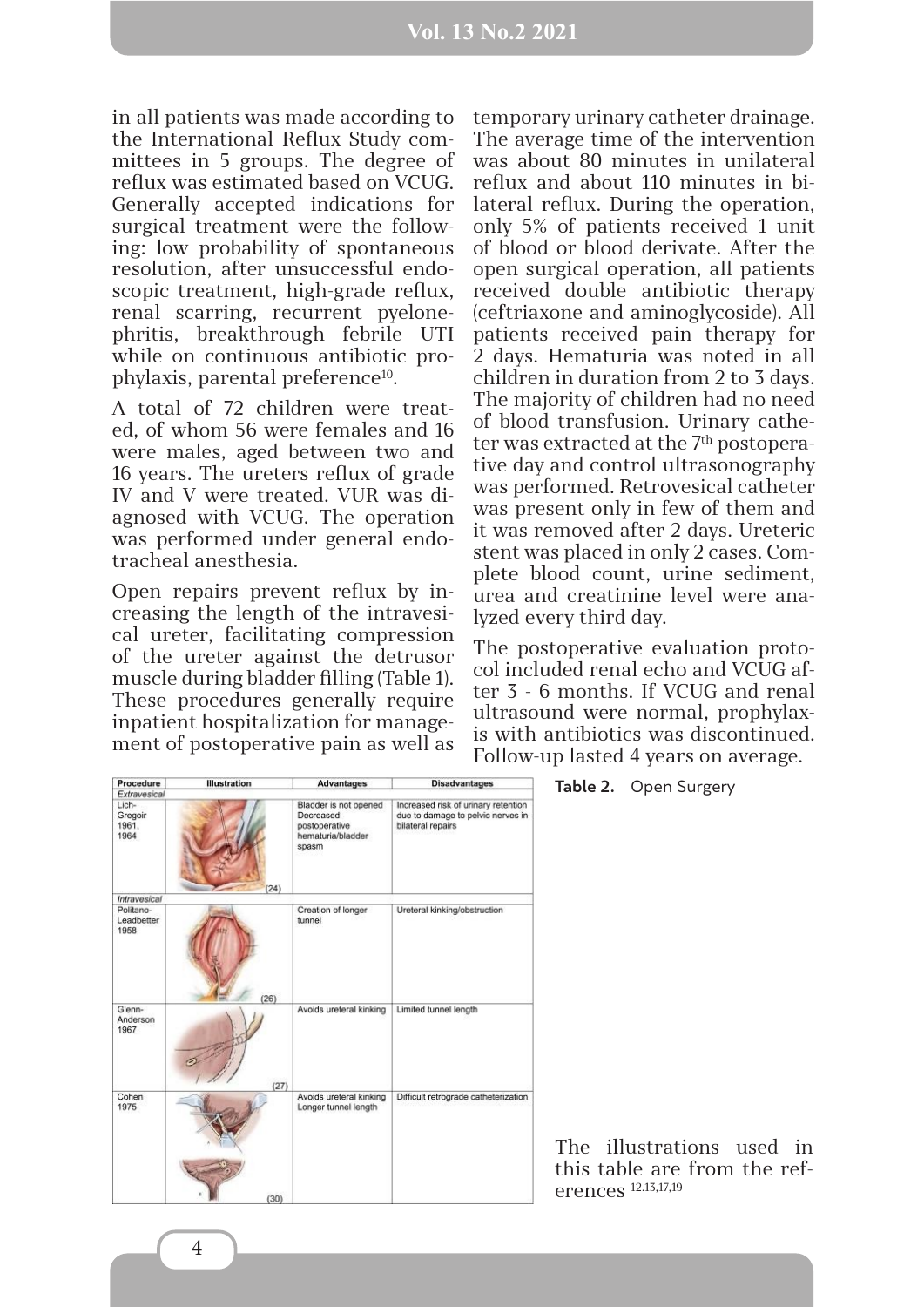Hutch in 1952 initially described the technique of elongating the intravesical ureter to create an anti-reflux valve in paraplegic patients with VUR14. Since then, multiple additional techniques have been described.

## **Extravesical**

Lich-Gregoir (1961, 1964): The juxtavesical ureter is dissected and a submucosal groove is created extending laterally from the ureteral hiatus along the course of the ureter. The ureter is placed in the groove and the detrusor is closed over the ureter<sup>15,16,17</sup>.

### **Intravesical**

Politano-Leadbetter (1958): The ureter is mobilized intravesically and then brought through a new muscular hiatus located superior and lateral to the original mucosal  $orifice^{18,19}$ .

Cohen (1975): The ureter is advanced through a submucosal tunnel across the trigone to the contralateral bladder wall with the new mucosal orifice located superior to the contralateral orifice<sup>13,20</sup>.

## **Results**

Out of the 72 surgically treated patients due to VUR, 56 were females and 16 were males (Fig. 2) aged between 2 and 16 years. Thirty-two of the unilateral refluxes were left-sided, 18 right-sided, and 22 two sided. A total of 94 ureters were treated (Table 2, Fig. 4). VUR was diagnosed with VCUG. Sixty-four patients or 90% of cases used the Cohen technique, 5% patients used the Politano-Leadbetter technique and 5% patients the Lich-Gregoir technique (Fig. 5).

Indications for surgical intervention were pronounced grade of UTI (patients with grade IV and V). The postoperative evaluation protocol included renal ultrasound and VCUG after 3 - 6 months. If VCUG and renal ultrasound were normal, prophylaxis with antibiotics was discontinued. Follow-up lasted 4 years on average.

Sixty-nine patients had normal postoperative VCUG, representing a 95% success rate. No patient had significant postoperative hydronephrosis on postoperative renal ultrasound. Persistent postoperative reflux was found in three patients. One was a female child with unilateral VUR grade V, and the other girl had grade III reflux. In the third patient, also a female child, a grade II VUR was found, which we expect to spontaneously recede. This study also included cases of postoperative urinary tract infections (UTIs). Non-febrile UTIs were found in 23 patients (20 female and 3 male children) out of a total of 72 patients. One patient, a female child, was hospitalized due to febrile UTI, and the other 8 patients or 10% had febrile UTI. These UTIs were diagnosed up to one year after surgery.

The average time of hospitalization of these patients was 7 days (from 5 to 9 days).

One-sided surgery was used in 50 patients with VUR of the left or right ureter, and bilateral surgery due to VUR was performed in 22 patients.

Desired results represented the achievement of proportion for the length of the submucosal tunnel of the ureter to the ureter 4-5:1.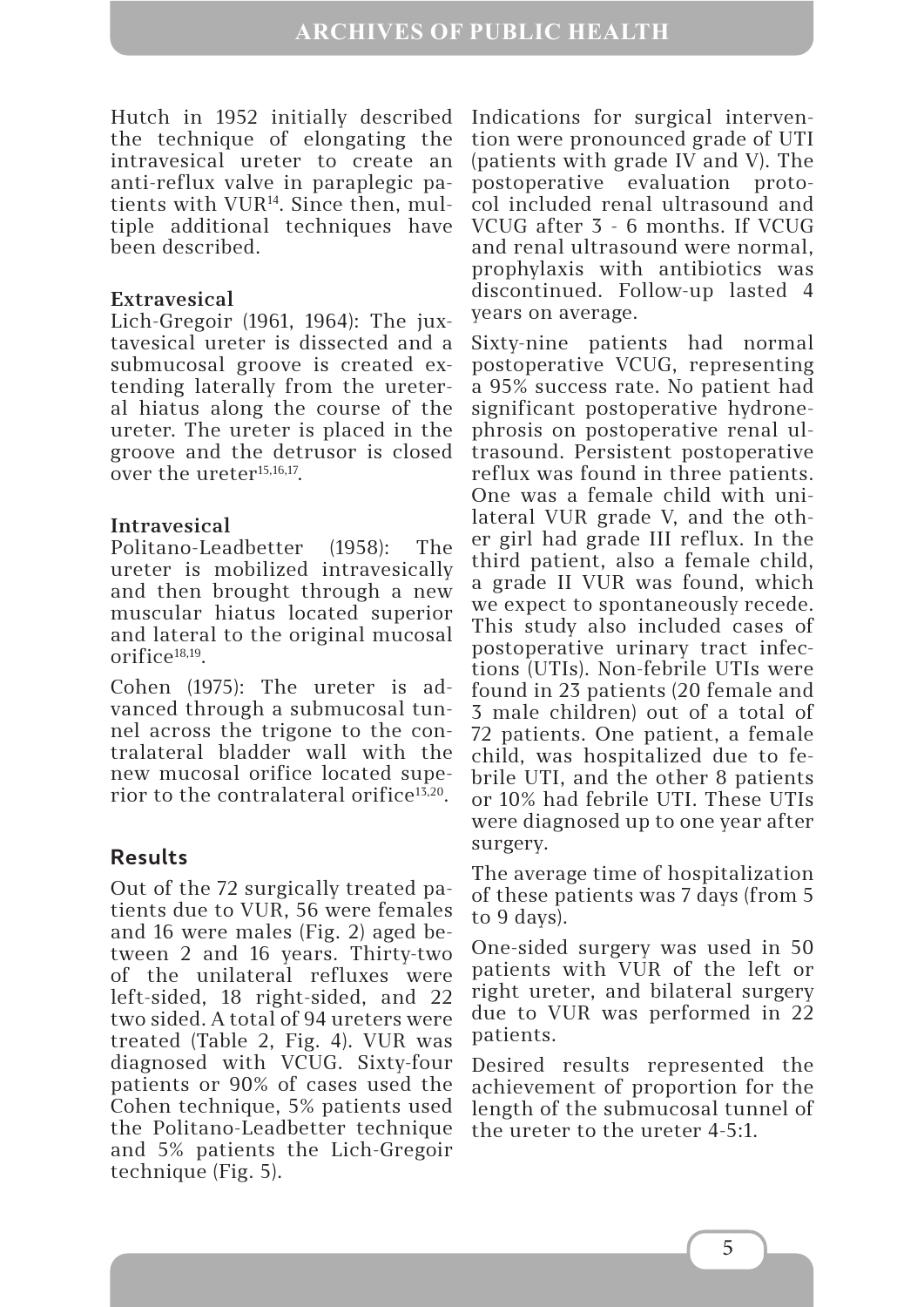|                                                  | <b>Male</b> | <b>Female</b> | <b>Male</b> | <b>Female</b> |
|--------------------------------------------------|-------------|---------------|-------------|---------------|
| Number and percentage of patients                | 16          | 56            | 22%         | 78%           |
| <b>Total number of ureters</b>                   | 94          |               | 100%        |               |
| Left-sided refluxes                              | 32          |               | 34%         |               |
| <b>Right-sided refluxes</b>                      | 18          |               | 19%         |               |
| <b>Two-sided refluxes</b>                        | 22          |               | 47%         |               |
| <b>Patients treated with Cohen method</b>        | 64          |               | 90%         |               |
| Patients treated with Politano-Leadbetter method |             |               |             | 5%            |
| Patients treated with Lich-Gregoir method        |             |               |             | 5%            |

**Table 2.** Characteristics of the study group



**Figure 3.** Number of male and female patients with VUR



**Figure 4.** Percentage of the side of ureter affected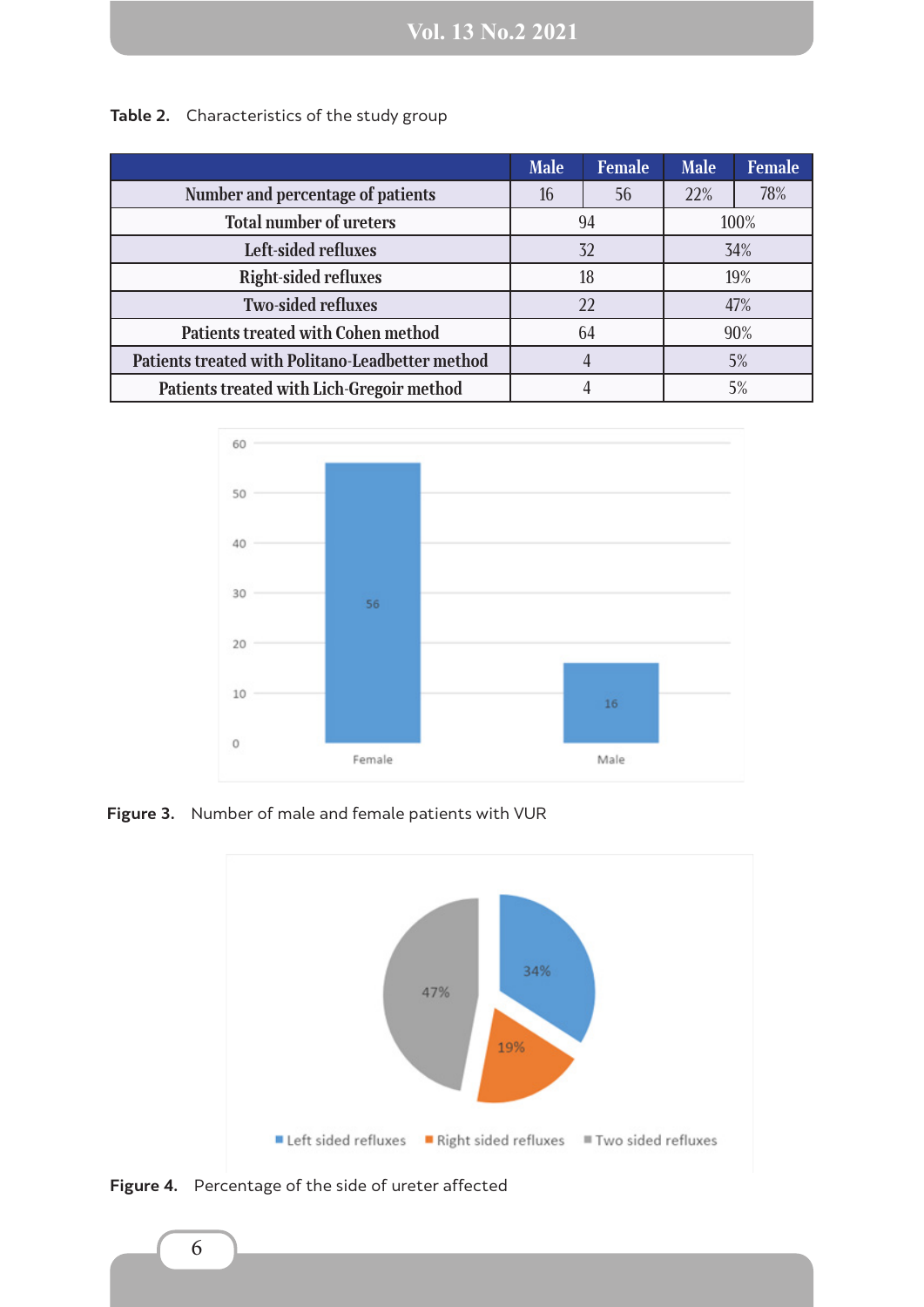

**Figure 3.** Percentage of surgical methods used for VUR treatment

## **Discussion**

VUR is the most common uropathy in children. Treatment of children with reflux tend to prevent kidney infection, kidney damage and complications caused by kidney damage. The treatment includes: pharmacotherapy, surgical treatment and monitoring. Although spontaneous resolution in primary reflux is about 70%, it is common in children younger than 5 years old and in lower grade of reflux (gr I, gr II). It is considered that Grade III reflux has spontaneous resolution of 50%, and the resolution is less likely in children over 5 years. It is unlikely that expressed reflux will spontaneously withdraw. Sterile reflux usually does not lead to reflux nephropathy. Long-term antibiotic prophylaxis in children is considered safe, and surgery used to correct the VUR is highly successful 21,22. Antibiotic prophylaxis is considered successful if a child does not get urinary infection; does not develop kidney damage, and scaring in parenchyma and the VUR spontaneously resolves23.

Anticholinergic and bladder treating can reduce symptoms of dysfunctional voiding and risk of infection.

Depending on sex, age of the patient, grade of reflux, the changes in the renal parenchyma, systemic changes that can note in the presence of VUR will decide which type of treatment would be appropriate choice for the particular patient. Each treatment is indicated in varying degrees of development of the disease<sup>24</sup>.

Open surgery involves modification of dysfunctional ureter – vesical circuit, which creates a ratio of 4:1 to 5:1 in the length for intramural ureter to the diameter of ureter<sup>25</sup>.

Surgical correction of VUR has had excellent results. The success rate has been about 95%. Urinary tract infections have been reported in the postoperative period. The risk of anesthesia as well as the general surgical risks of open surgery should not be neglected<sup>26</sup>.

Open surgery, despite its excellent results, does not seem to promise a definitive correction of VUR by eliminating the possibility of UTIs. Non-fe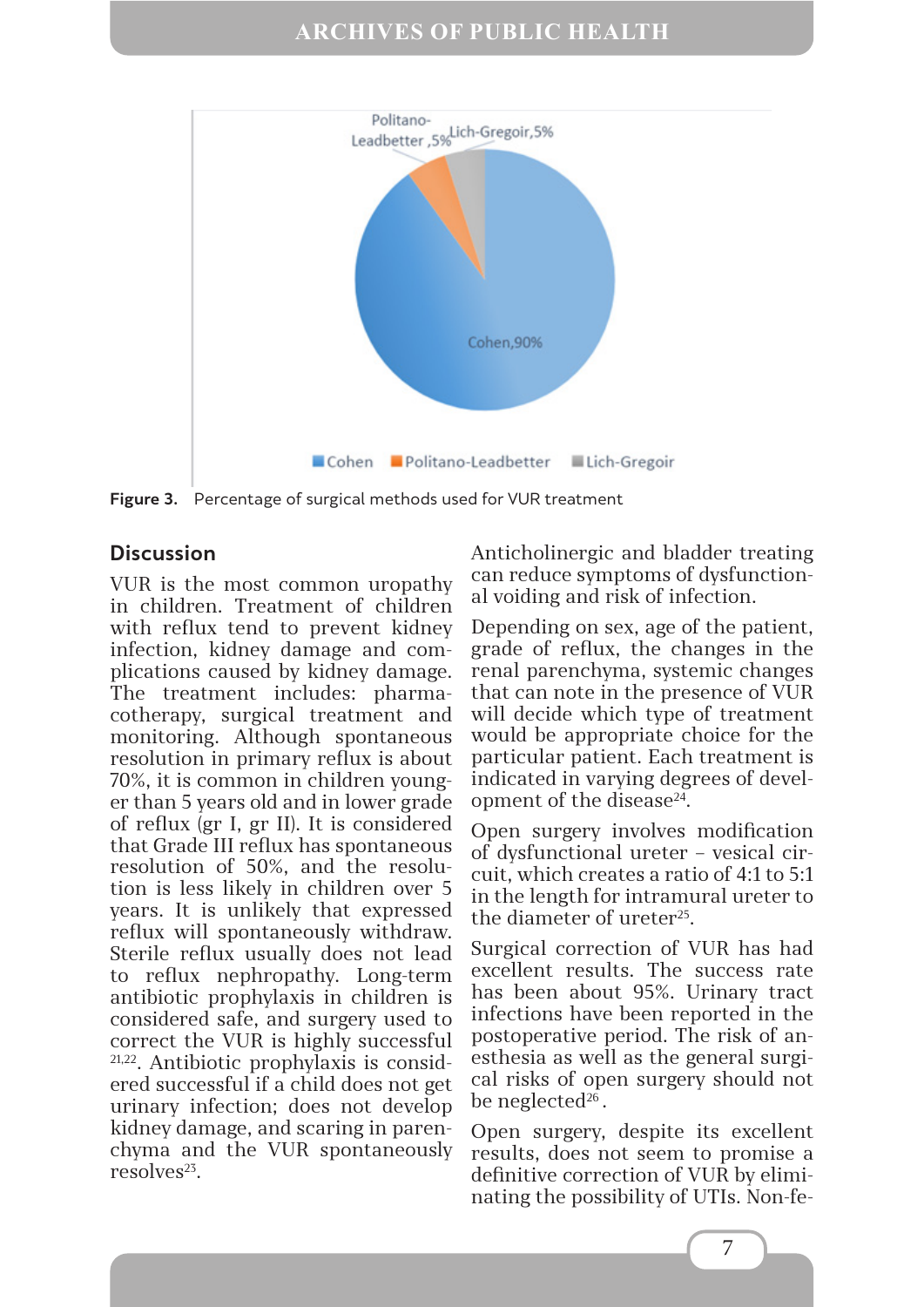brile UTIs can also occur several years after the surgery.

The International Reflux Study demonstrated the incidence of UTI and febrile UTI in a 10-year study in patients undergoing open surgery. Some of the operated children in this series with pyelonephritis had early surgical complications with ureteral obstruction27.

Recurrent reflux was rare, and other factors such as urinary diffusion were the main causes of these recurrences. Most patients were not febrile and were not accompanied by VUR.

Although statistics show that open surgical technique is superior to endoscopic procedure, however endoscopy proved better in terms of time of verticalization of the patients, the need to receive additional drug therapy, blood loss during operation and the duration of the operation $28$ . But we cannot favor any surgical method because we believe that both methods have their indicational area in appropriate developmental stage of VUR21.

### **Conclusions**

Open surgical procedure is reserved for more complicated VUR cases (grade IV-V) and for patients with previously failed endoscopic procedure. This surgical method is superior in terms of satisfactory end results. This is relatively inexpensive method, but the time of verticalization of the patients, the need to receive additional drug therapy, long duration of the operation and anesthesia increase the cost.

## **Summary points**

• Children with VUR are more likely to develop acute pyelonephritis and renal scarring compared to children without VUR.

- Surgical correction of VUR reduces the occurrence of febrile UTIs.
- The 2010 AUA guidelines recommend consideration of surgical (open or endoscopic) correction of VUR in patients receiving continuous antibiotic prophylaxis with a febrile breakthrough UTI.
- Preoperative reflux grade is the single most important factor affecting the success rate of endoscopic injection.
- Patients with febrile UTI following treatment with endoscopic injection should be evaluated with VCUG to rule out recurrent VUR.

## **References**

- 1. 1.Bailey R R. Vesicoureteric reflux in healthy infants and children. In: Reflux nephropathy, p. 59. Edited by Hodson J, Kincaid-Smith P. Masson, New York 1979.
- 2. Sargent MA. What is the normal prevalence of vesicoureteral reflux? Pediatr Radiol 2000; 30:587–593
- 3. Skoog SJ, Peters CA, Arant BS Jr, Copp HL, Elder JS, Hudson RG et al. Pediatric vesicouretral reflux guideline panel summary report: clinical practice guidelines for screening siblings of children with vesicoureteral reflux and neonates/ infants with prenatal hydronephrosis. J Urol 2010; 184 (3):1145–1151
- Zerin JM, Ritchey ML, Chang AC. Incidental vesicoureteral reflux in neonates with antenatally detected hydronephrosis and other renal abnormalities. Radiol 1993; 187:157–160
- 5. Elder JS, Peters CA, Arant BS, Ewalt DH, Hawtrey CE, Hurwitz RS et al. Pediatric vesicoureteral reflux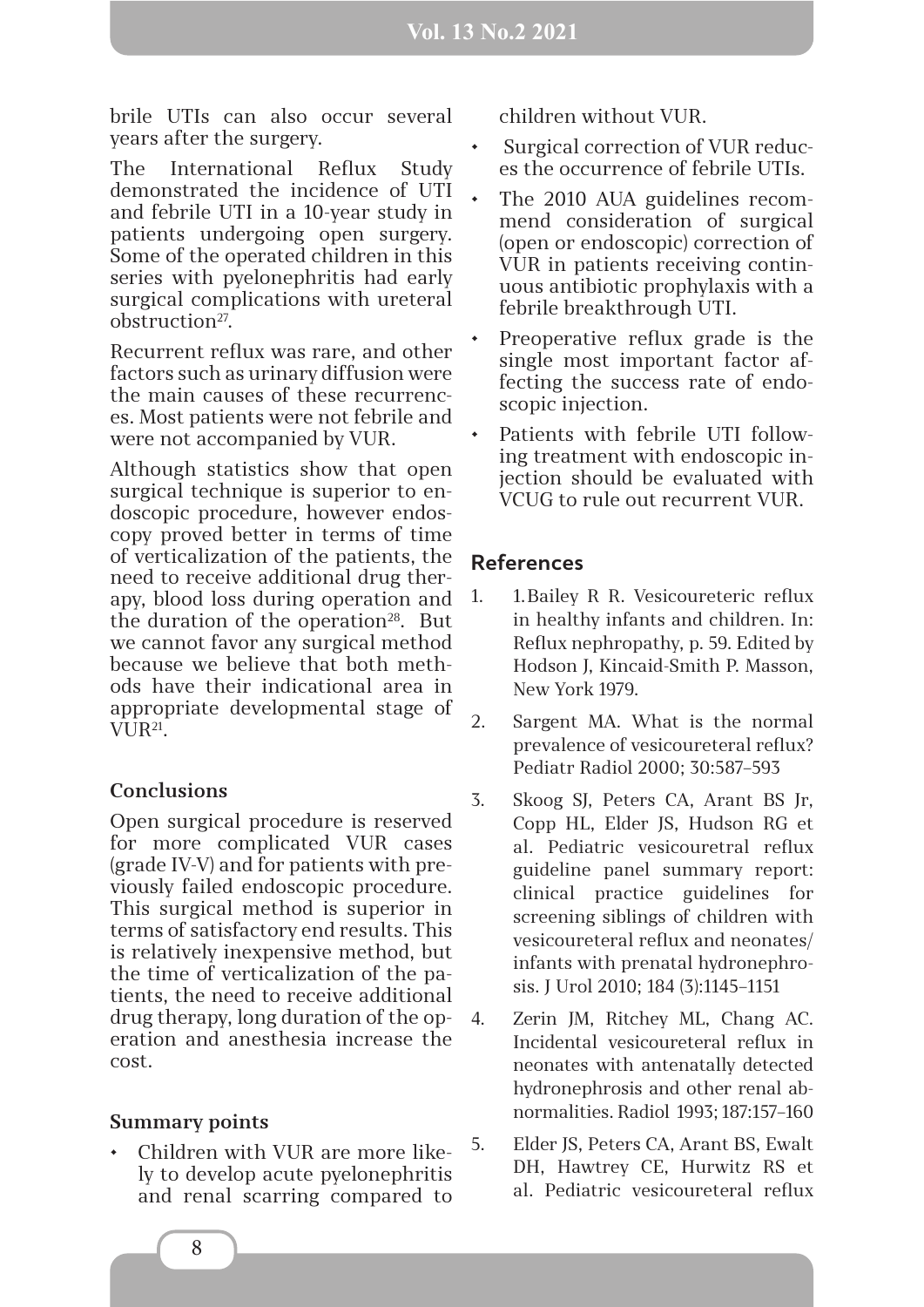guidelines panel summary report on the management of primary vesicoureteral reflux in children. J Urol 1997;157:1846–1851.

- 6. Willemsen J, Nijman RJ. Vesicoureteral reflux and videourodynamic studies: results of a prospective study. Urology 2000; 55:939.
- 7. American Academy of Pediatrics. Practice parameter: the diagnosis, treatment, and evaluation of the initial urinary tract infection in febrile infants and young children. Pediatrics 1999;103(4):843 – 52
- 8. Jakobsson B, Soderlundh S, Berg U. Diagnostic significance of 99mTc dimercaptosuccinicacid (DMSA) scintigraphy in urinary tract infection. Arch Dis Child 1992;67(11):1338 – 42.
- 9. The American Urological Association. The management of primary vesicoureteral reflux in children.1997; 9-15.
- 10. Duckett JW, Bellinger MF. A plea for standardized grading of vesicoureteral reflux. Eur Urol 1982; 8(2):74-7.
- 11. Duckett JW, Bellinger MF. International classification of Vesicoureteral reflux (11) A plea for standardized grading of vesicoureteral reflux. Eur Urol 1982; 8(2):74-7.
- 12. Glenn JF, Anderson EE. Distal tunnel ureteral reimplantation. J Urol 1967;97:623–626.
- 13. Retik AB, Colodny AH, Bauer SB. Genitourinary surgery. Pediatric urology 1984; 2: 764.
- 14. Hutch JA. Vesicoureteral reflux in the paraplegic: cause and correction. J Urol 1952; 68:457–469
- 15. Lich R Jr R, Lonnie WH, Lawrence A.D. Recurrent urosepsis in children. J Urol 1961;86:554–558.
- 16. Gregoir W, Regemorter G. Le reflux vesico-ureteral congenital. Urol Int. 1964;18:122–136.
- 17. Riedmiller H, Gerharz EW. Antireflux surgery: Lich-Gregoir extravesical ureteric tunneling. BJUI 2008;101:1467–1482.
- 18. Politano VA, Leadbetter WF. An operative technique for the correction of vesicoureteral reflux. J Urol 1958;79:932–941.
- 19. Steffens J, Stark E, Haben B, Treiyer A. Politano-Leadbetter ureteric reimplantation. BJUI 2006;98:695– 712.
- 20. Cohen SJ. Uretozystoneostomie: eine neue antireflux Technik. Aktuelle Urol 1975;6:1.
- 21. Stenberg A, Lackgren G. A new bioimplant for the endoscopic treatment of vesicoureteral reflux: experimental and short term clinical results. J Urol 1995; 154(2): 800–3.
- 22. Sung J, Skoog S. Surgical management of vesicoureteral reflux in children. Pediatr Nephrol 2012; 27(4): 551–61
- 23. Baskin L, Kogan B. Handbook of Pediatric Urology. Lippincott Williams & Wilkins Philadelphia, 2005
- 24. O'Donell B, Puri P. Endoscopic correction of primary vesicoureteral reflux: results in 94 ureters. BMJ (Clin Res Ed) 1986; 293(6559): 1404–6.
- 25. Khouri EA, Darius JB. Vesicoureteral reflux. In: Wein AJ, Kavoussi LR, Novick AC, Partin AW, Peters CA, eds.Campbell-Walsh Urology: Expert Consult Premium Edition. 10th ed. USA: Elsevier Saunders;2011.3267-310.
- 26. Hubert KC, Kokorowski PJ, Huang L, et al. Durability of antireflux effect